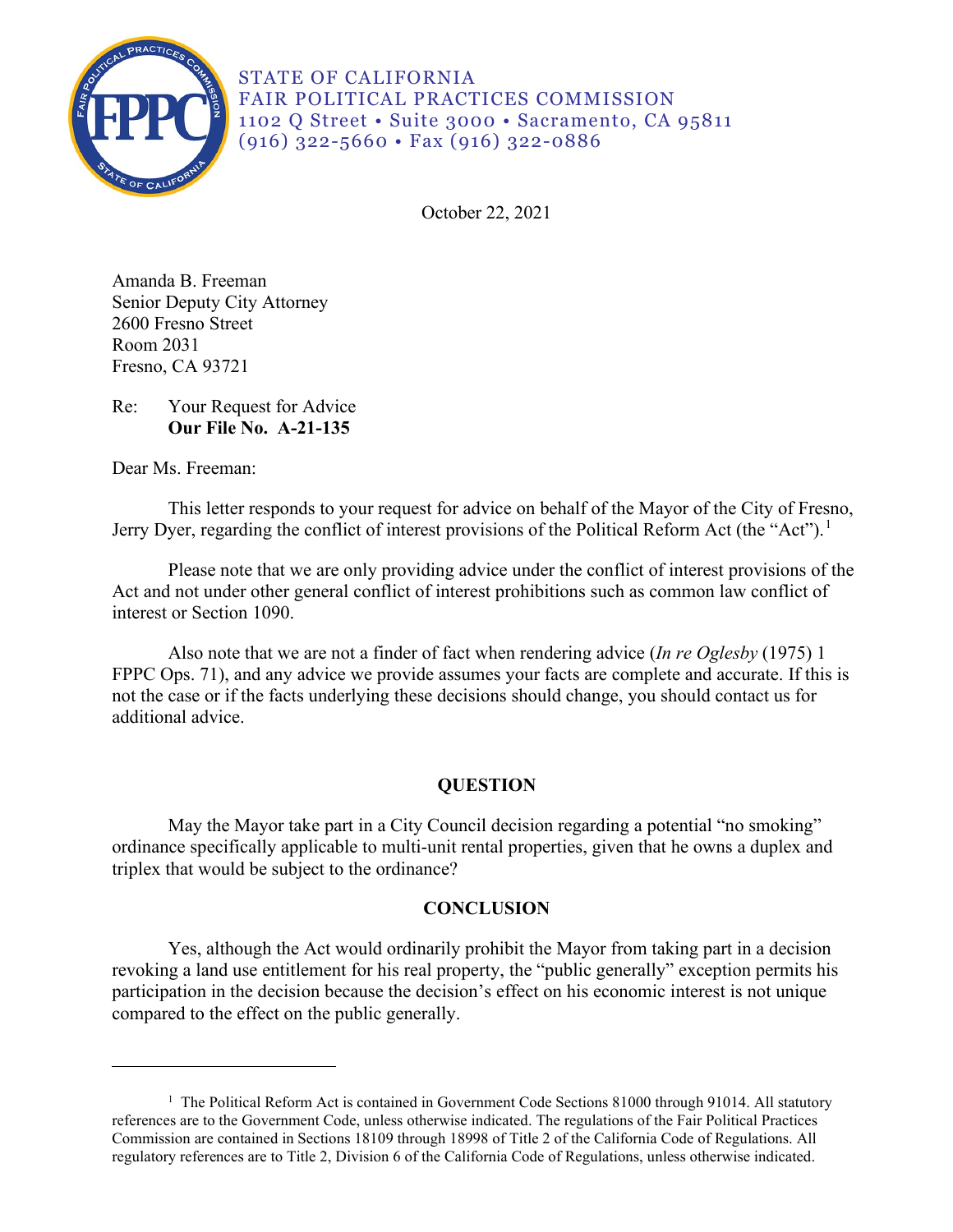## **FACTS AS PRESENTED BY REQUESTER**

 around multi-unit rental properties. "Multi-unit rental property" is defined by the ordinance as "all Jerry Dyer, the Mayor of Fresno, has 100% ownership of a duplex and triplex within the City of Fresno. The City has before it a proposed ordinance which would ban smoking in and residential property containing two or more rental units where the majority of the units, whether rental or not, share at least one common wall with an adjacent unit."

 ordinance also requires every landlord to deliver to their multi-unit rental property tenants a copy of A copy of the ordinance included with the September 30, 2021 City Council meeting Information Packet. The ordinance prohibits smoking in multi-unit rental properties and specifies it "does not create a private right of action for a tenant against a landlord for any damages the tenant may suffer due to another tenant's breach of any smoking provision in a lease or other rental agreement, so long as the landlord has fully complied with the terms of this Ordinance." The the ordinance and written notice of the prohibition. Landlords with knowledge of violations are also required to take reasonable steps to investigate and enforce the regulations, including providing a written notice to a tenant of the landlord's knowledge of the violation. Failure to comply with the provisions of the ordinance subject the violator to assessments beginning at \$250 for the first violation and up to \$1,000 for the third (and every subsequent) violation within one year of the first violation.

In 2017, the City adopted the Rental Registry Improvement Act, which requires rental properties to register with the City. Properties are exempt if the unit is newly constructed and has passed final inspection of the City within the last ten years or the unit is subject to routine interior and exterior periodic inspection by another government agency. In a follow-up email and phonecall, you indicated there are approximately 59,863 total units within multi-unit rental property units on the rental registry. You have also indicated that, according to 2020 U.S. Census data, there are 178,831 total residential units citywide. Accordingly, units within multi-unit rental properties make up more than 25 percent of the City's residential real property.

The ordinance was considered for adoption on October 14, 2021. Mayor Dyer did not take part in the governmental decision, but, per the City Municipal Code, has ten days to approve or veto the item, or else the ordinance is passed by default.

## **ANALYSIS**

 influence a governmental decision in which he knows or has reason to know he has a financial immediate family," or on certain specified economic interests. (Section 87103.) Under Section 87100 of the Act, "[n]o public official at any level of state or local government shall make, participate in making or in any way attempt to use his official position to interest." "A public official has a financial interest in a decision within the meaning of Section 87100 if it is reasonably foreseeable that the decision will have a material financial effect, distinguishable from its effect on the public generally, on the official, a member of his or her

Among those specified economic interests is "[a]ny real property in which the public official has a direct or indirect interest worth two thousand dollars (\$2,000) or more." (Section 87103(b).) A public official also has an economic interest in "[a]ny business entity in which the public official has a direct or indirect investment worth two thousand dollars (\$2,000) or more," as well as "[a]ny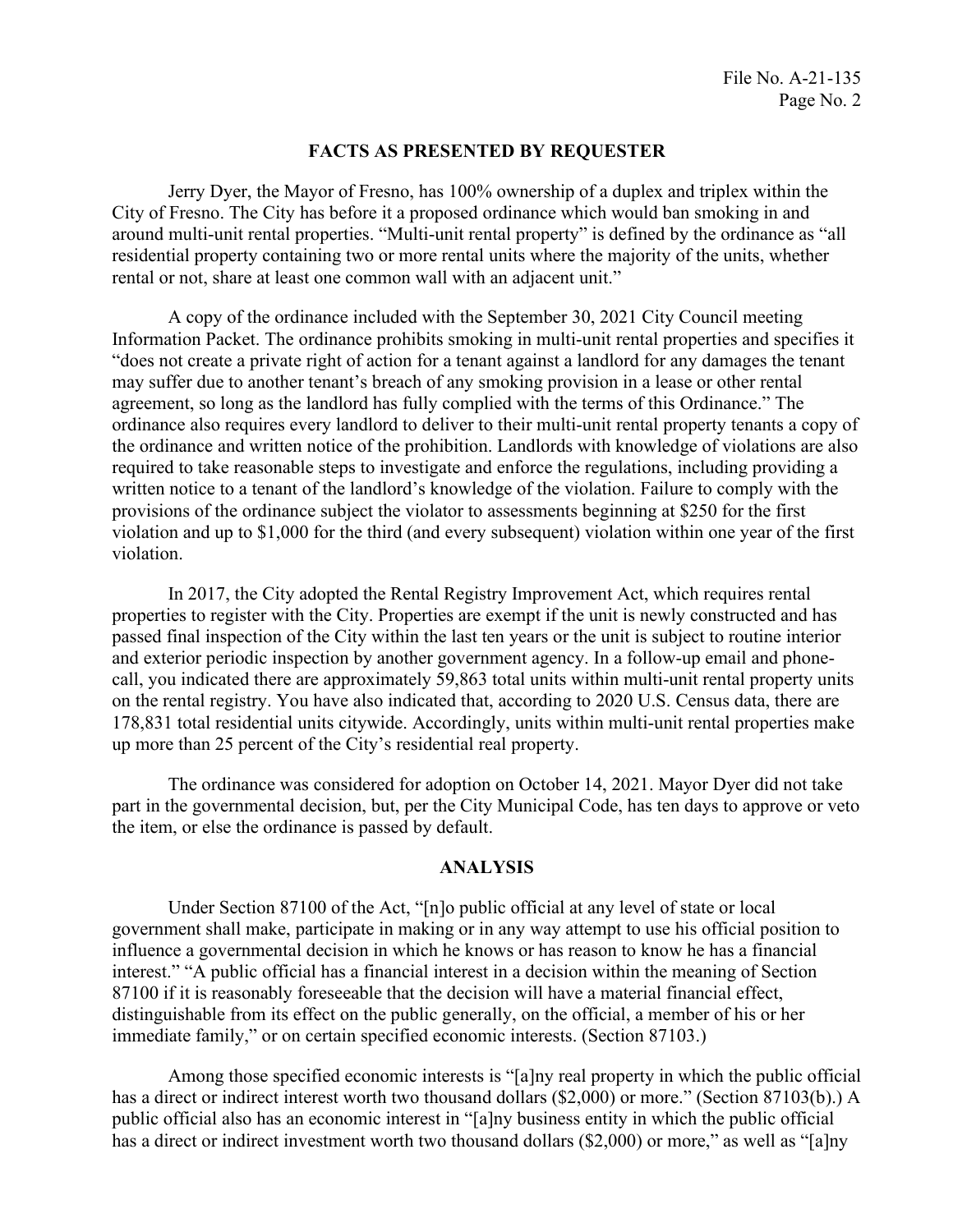made. Mayor Dyer has an economic interest in his duplex and triplex as business entities and as real source of income . . . aggregating five hundred dollars (\$500) or more in value provided or promised to, received by, the public official within 12 months prior to the time when the decision is property. He also has economic interests in his business entity and a potential interest in his tenants as sources of income.

Regulation 18701(a) provides the applicable standard for determining the foreseeability of a financial effect on an economic interest explicitly involved in the governmental decision. It states, "[a] financial effect on a financial interest is presumed to be reasonably foreseeable if the financial interest is a named party in, or the subject of, a governmental decision before the official or the official's agency. A financial interest is the subject of a proceeding if the decision involves the issuance, renewal, approval, denial or revocation of any license, permit, or other entitlement to, or contract with, the financial interest, and includes any governmental decision affecting a real property financial interest as described in Regulation 18702.2(a)(1)-(6)."

 further analyze whether Mayor Dyer is also disqualified from taking part in the decision based on Under Regulation  $18702.2(a)(5)$ , the reasonably foreseeable financial effect of a governmental decision on a parcel of real property in which an official has a financial interest, other than a leasehold interest, is material whenever the governmental decision involves the issuance, denial or revocation of a license, permit or other land use entitlement authorizing a specific use of or improvement to the parcel or any variance that changes the permitted use of, or restrictions placed on, the property. Because the prohibits smoking in all multi-unit rental properties, the decision affects all multi-unit rental properties' land use entitlements. Therefore, under the standards of Regulation 18701(a) and Regulation 18702.2(a)(5), Mayor Dyer's real property interest is explicitly involved and it is reasonably foreseeable that the decision would have a material financial effect on Mayor Dyer's real property interest. (See *Jex* Advice Letter, No. I-21- 063 [applying Regulation 18702.2(a)(5) to a proposed short term vacation rental ordinance applicable to all single family and duplexes].) Accordingly, unless an exception applies, the Act broadly prohibits Mayor Dyer from taking part in the decision. Given this conclusion, we need not his business entity and source of income interests.

Under the "public generally exception," a public official that has financial interest in a decision may still participate if the official demonstrates that the financial effect is indistinguishable from its effect on the public generally. (Section 87103; Regulation 18703.) A governmental decision's financial effect on a public official's financial interest is considered indistinguishable from its effect on the public generally if the official establishes that a significant segment of the public is affected and the effect on his or her financial interest is not unique compared to the effect on the significant segment. (Regulation 18703(a).) A significant segment of the public includes:

(1) At least 25 percent of:

- (i) All businesses or non-profit entities within the official's jurisdiction;
- (ii) All real property, commercial real property, or residential real property within the official's jurisdiction; or
- (iii) All individuals within the official's jurisdiction.

 disproportionate effect on the official's use or income-producing potential of their real properties, (Regulation 18703(b).) A "unique effect" on a public official's economic interest includes a